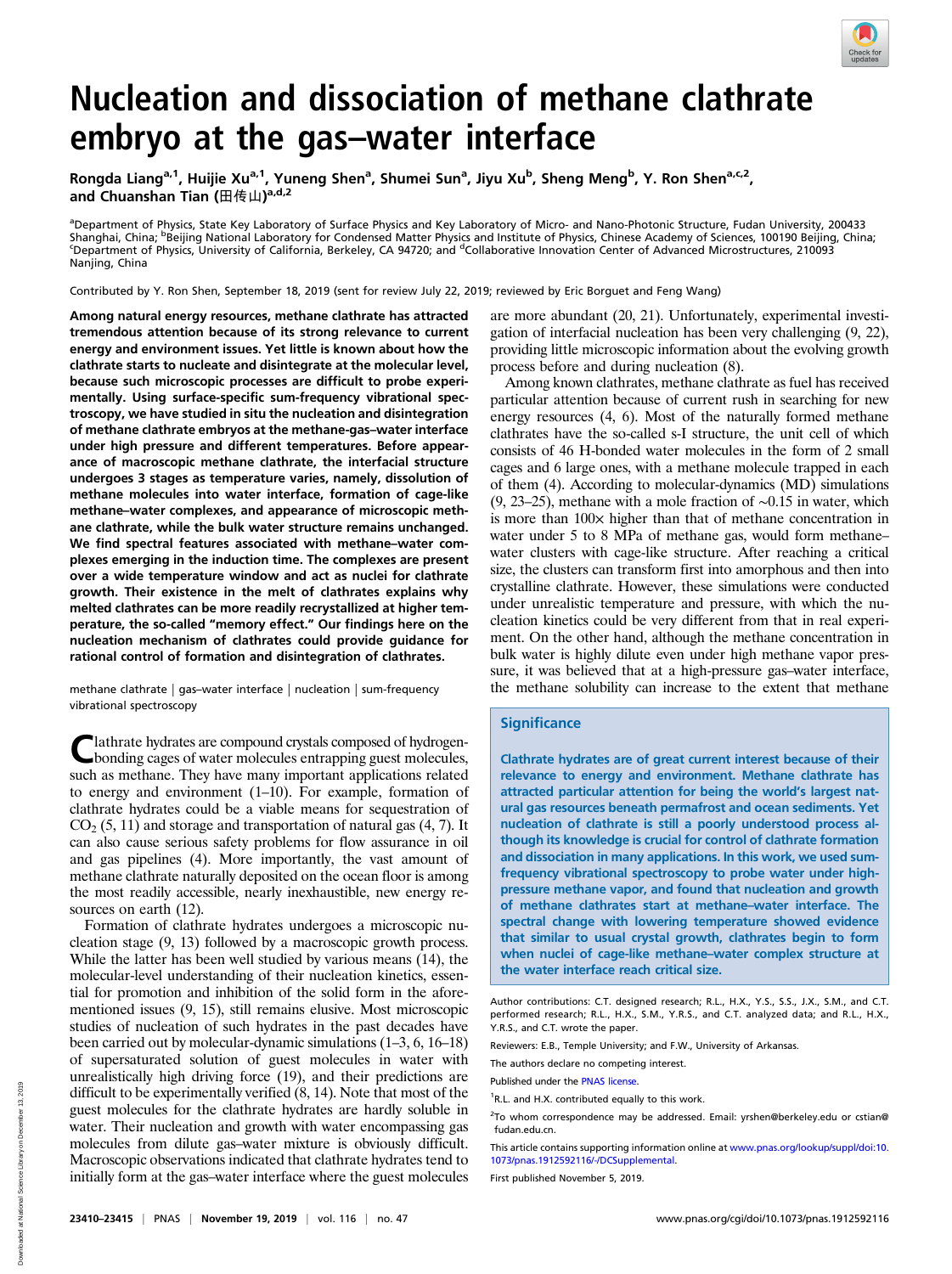clathrate would grow at sufficiently low temperature first at the interface (Fig.  $1A$ ) and then continuously into the bulk (4). This could be the scenario for the formation of naturally deposited methane clathrate at the bottom of oceans originating from methane gas released from the ocean floor in the form of gas bubbles in water. Indeed, clathrate growth initiated from the gas– water interface could be observed visually (21) and by laser (26), Xray (27), and neutron scattering (26, 28–30). Unfortunately, very limited microscopic information about the nucleation process could be extracted from these experiments as well as other experiments using Raman scattering (31, 32) and NMR (33, 34). Difficulty lies in the lack of surface specificity of such techniques. In recent years, surface-specific sum-frequency vibrational spectroscopy (SFVS) has been developed into a unique analytical tool for probing gas/ liquid interfaces (35), and should be ideal for in situ monitoring of evolution of methane clathrate embryos at the methane–water interface under high pressure during the induction time.

We report here a study using SFVS to probe in situ nucleation and dissociation kinetics of methane clathrate embryos at the methane–water interface under high methane vapor pressure and with different temperatures. Observed spectral changes from the interface allowed us to identify 3 stages of nucleation and dissociation of methane clathrate at the gas–water interface without the presence of bulk clathrate: oversaturated dissolution of methane molecules in the interfacial water layer, appearance of methane– water complex, and presence of microscopic methane clathrate. The characteristic vibrational feature of cage-like structure showed up with the emergence of methane–water complex. As the intermediate species first appearing during the induction time, it was quite robust upon heating once formed. Such species, when present, seemed to facilitate growth of methane clathrate, and could explain the puzzling "memory effect" (22), that is, recrystallization of methane clathrate from the melt can happen at significantly higher temperature because methane clathrate melt contains residual methane–water complexes that have not been dissociated in the melting process. More generally, our investigation provides a detailed microscopic picture of the nucleation and dissociation process of clathrates that will be helpful as guidance for rational control of their formation and disintegration in many applications.

# Results and Discussion

Interfacial and Bulk Spectra of Polycrystalline Methane Clathrate. To learn about the interfacial structure of methane–water, we measured the SF spectrum of OD (oxygen-deuterium) stretching vibrations at the methane– $D_2O$  interface; the choice of  $D_2O$  instead of  $H_2O$  was to avoid strong absorption of the IR input by methane on its way to access the interface. For comparison, we recorded simultaneously the Raman spectrum of the bulk. Fig. 1A gives a sketch of the experimental geometry. We first carried out measurement on a polycrystalline methane– $D_2O$  clathrate film grown on a fused silica window as a reference. The observed SF intensity spectrum,  $\left|\chi_{S}^{(2)}(\omega_{IR})\right|$ <sup>2</sup>, with  $\chi_S^{(2)}(\omega_R)$  being the surface nonlinear susceptibility, and Raman spectrum are presented in Fig.  $1B$  and  $C$ , respectively. The latter is essentially the same as those of the s-I structure reported in the literature (36), and the former shows close resemblance to the latter. In the H-bonded OD stretching region, 2 overlapping broad bands centered at ∼2,350 cm−<sup>1</sup> (low-frequency band, LFB) and  $\sim$ 2,520 cm<sup>-1</sup> (high-frequency band, HFB) are

seen. They originate from OD stretches of water molecules more



Fig. 1. Spectral characterization of solid methane clathrate and the high-pressure methane–water interface. (A) Schematic of SFVS arrangement for probing the methane–water interface. (Inset, Left) Density profile of methane in the interfacial region. (B) SF spectrum of polycrystalline methane–D<sub>2</sub>O clathrate grown on fused silica. (C) Raman spectrum of the same sample as in B, showing characteristic feature of the s-I crystalline clathrate. (D) SF spectra of methanewater (D<sub>2</sub>O) interface at 4.3 °C with different methane pressures from 0.1 to 8.0 MPa. SF spectrum of 8.0 MPa nitrogen–D<sub>2</sub>O interface (dotted curve) is also presented for comparison. (E) Raman spectra of bulk water (D<sub>2</sub>O) at 4.3 °C under methane pressures of 0.1 and 8.0 MPa. (F) Calculated molecular density profiles of water and methane in the interfacial region versus pressure by MD simulations described in [SI Appendix](https://www.pnas.org/lookup/suppl/doi:10.1073/pnas.1912592116/-/DCSupplemental).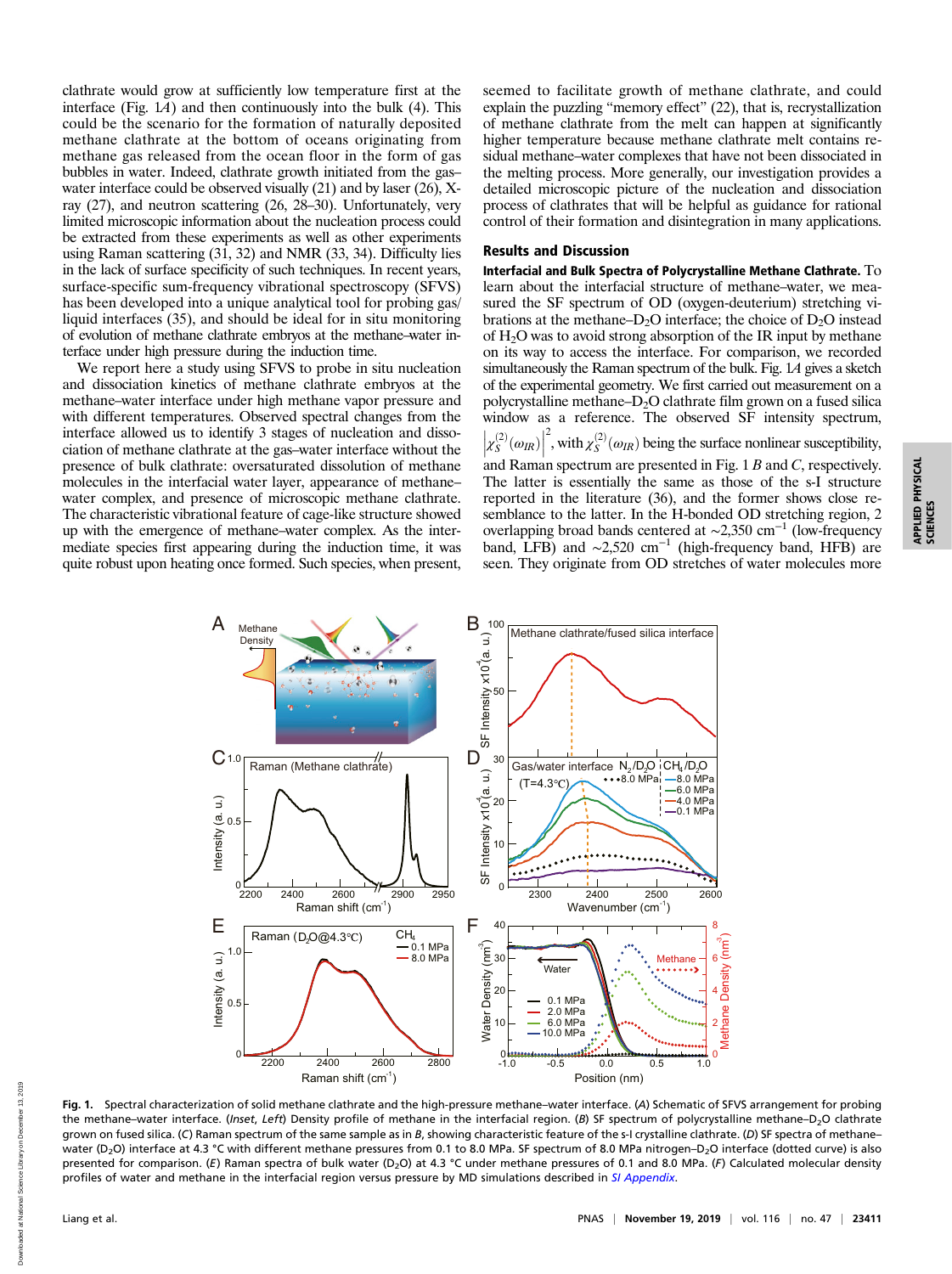and less-strongly H-bonded to neighbors, respectively. Note that the LFB in the SF spectrum is redshifted by ~25 cm<sup>-1</sup> from the corresponding LFB of the vapor–liquid water interface (37, 38). This redshift of the LFB, and the higher intensity of the LFB compared to the HFB, are also seen when liquid water turns into ice (39), indicating a better long-range order of the H-bonding network in the crystalline clathrate. In the clathrate case, these features arise from ordered structure of water forming clathrate cages.

Nucleation of Methane Clathrate at the Gas–Water Interface. We can use the SF spectrum of polycrystalline methane clathrate as a reference in our research for an understanding of the SF spectra of the methane–water interface. Fig. 1D presents a set of SF intensity spectra, taken at 4.3 °C under methane vapor pressures of 0.1 (the ambient pressure), 4.0, 6.0, and 8.0 MPa. The spectral intensity is higher at higher pressure; with the LFB grown more than the HFB. At 6.0 and 8.0 MPa, the LFB appears redshifted and becomes more like that of polycrystalline methane clathrate in Fig. 1B. In contrast, the Raman spectrum, which characterizes the bulk, shows little change when the pressure increases from 0.1 to 8.0 MPa, as depicted in Fig. 1E. The formation of methane clathrate with significant density of dissolved molecules only appears at the water interface, but not in the bulk water, agrees well with the calculated density profiles of methane at the water interface under different gas pressures shown in Fig. 1F; details of the calculation are given in *[SI Appendix](https://www.pnas.org/lookup/suppl/doi:10.1073/pnas.1912592116/-/DCSupplemental)*. We also show in Fig. 1D the spectrum of the N<sub>2</sub>-water interface under 8.0 MPa of N<sub>2</sub> (dotted curve) for comparison. As expected, because nitrogen clathrate formation requires much higher pressure than methane (40), the spectrum under 8.0 MPa  $N_2$  exhibits only a relatively weak increase in intensity.

In order to see more clearly how methane clathrate evolves at the interface, we measured the SF spectrum of the methane–water interface under fixed methane gas pressure at 8.0 MPa but with temperature varied from 20.6 °C down to −0.5 °C (41). The observed spectra at different times after the temperature started to lower are displayed in Fig. 2A. As temperature decreases below ∼10 °C, the LFB continuously grows and the spectrum becomes more like that of the crystalline clathrate (Fig. 1B), suggesting onset of nucleation of microscopic methane clathrate at ∼10 °C. For quantitative analysis, the spectra can generally be fit by a composition of 3 Lorentzian-shaped modes with fixed center fre-quency and linewidth but adjustable amplitude. (See [SI Appendix](https://www.pnas.org/lookup/suppl/doi:10.1073/pnas.1912592116/-/DCSupplemental) for details.) Two of them at 2,535 and 2,370 cm<sup>-1</sup> are taken to be the same as those in the spectrum of the gas–water interface at room temperature under 8.0 MPa methane (the 20.6 °C trace in Fig. 2A), and in fact, they are the only modes needed to fit the observed spectra above ∼10 °C. The third mode, taken to be at the same frequency of 2,350  $cm^{-1}$  as that of the low-frequency mode of polycrystalline methane clathrate shown in Fig. 1B, is needed to fit the spectra below ∼10 °C, suggesting appearance of microscopic clathrate-like structure at the interface. We emphasize that this 2,350 cm−<sup>1</sup> mode in the SF spectra came from the methane–water interface, as it was absent in our Raman spectra for the bulk.

The amplitudes of the different modes obtained from fitting the spectra at different temperatures are listed in *[SI Appendix](https://www.pnas.org/lookup/suppl/doi:10.1073/pnas.1912592116/-/DCSupplemental)*, [Table S1](https://www.pnas.org/lookup/suppl/doi:10.1073/pnas.1912592116/-/DCSupplemental) and plotted in Fig. 2B. We notice that their variation with temperature can be divided into 3 regions, which are also perceptible from the spectral variation in Fig. 24: Above 14.7  $\pm$ 0.5 °C, the strengths of both 2,535 cm<sup>-1</sup> and 2,370 cm<sup>-1</sup> modes increase with decrease of temperature, and show little change between ~10 and 14.7 °C. (Note that the amplitude of the 2,535 cm<sup>-1</sup> mode is negative in sign.) The strengths of the 2,370  $cm^{-1}$  and 2,535  $\text{cm}^{-1}$  modes then decrease as temperature decreases below ~10 °C, but the 2,350 cm<sup>-1</sup> mode emerges and grows. These 3 regions can be identified with 3 structural stages of methane– water mixture in the nucleation process of methane clathrate



Fig. 2. Temperature dependence of SF spectra at the methane– $D_2O$  interface. (A) A set of SF spectra in the OD stretching region for the methane–water interface under 8.0 MPa of methane with temperature decreasing from 20.6 °C down to −0.5 °C. Times at which spectra at different temperatures were taken after start of cooling are indicated. (Inset) Representative theoretical fit (gray) of the SF spectrum (black) at 1.6 °C and the imaginary components (dotted curves) of the 3 modes composing the spectra. The amplitudes of the 3 modes as functions of temperature deduced from fitting of the SF intensity spectra are presented in B for 8.0 MPa and C for 6.0 MPa of methane vapor pressure. The black dashed vertical lines mark the temperature ranges of 3 different stages of structural changes at the methane–water interface. The colored dashed lines serve as a guide to the eye. The phase equilibrium temperatures under 8.0 and 6.0 MPa are ∼14.0 and ∼11.5 °C, respectively (46).

suggested by MD simulations (23). In stage I (above  $14.7 \pm 0.5$  °C), more methane molecules are dissolved into the interfacial water layer at lower temperature. The higher methane concentration would increase the contact area of the methane–water interface and lead to a stronger SF spectrum (42), as seen by the increase of the 2,370 cm<sup>-1</sup> and the 2,535 cm<sup>-1</sup> modes. In stage II (between 10 and 14.7 °C), the composition and structure of the interface hardly change, as judged from the hardly perceptible spectral variation. This marks the incubation stage where methane–water complexes

Downloaded at National Science Library on December 13, 2019

Downloaded at National Science Library on December 13, 2019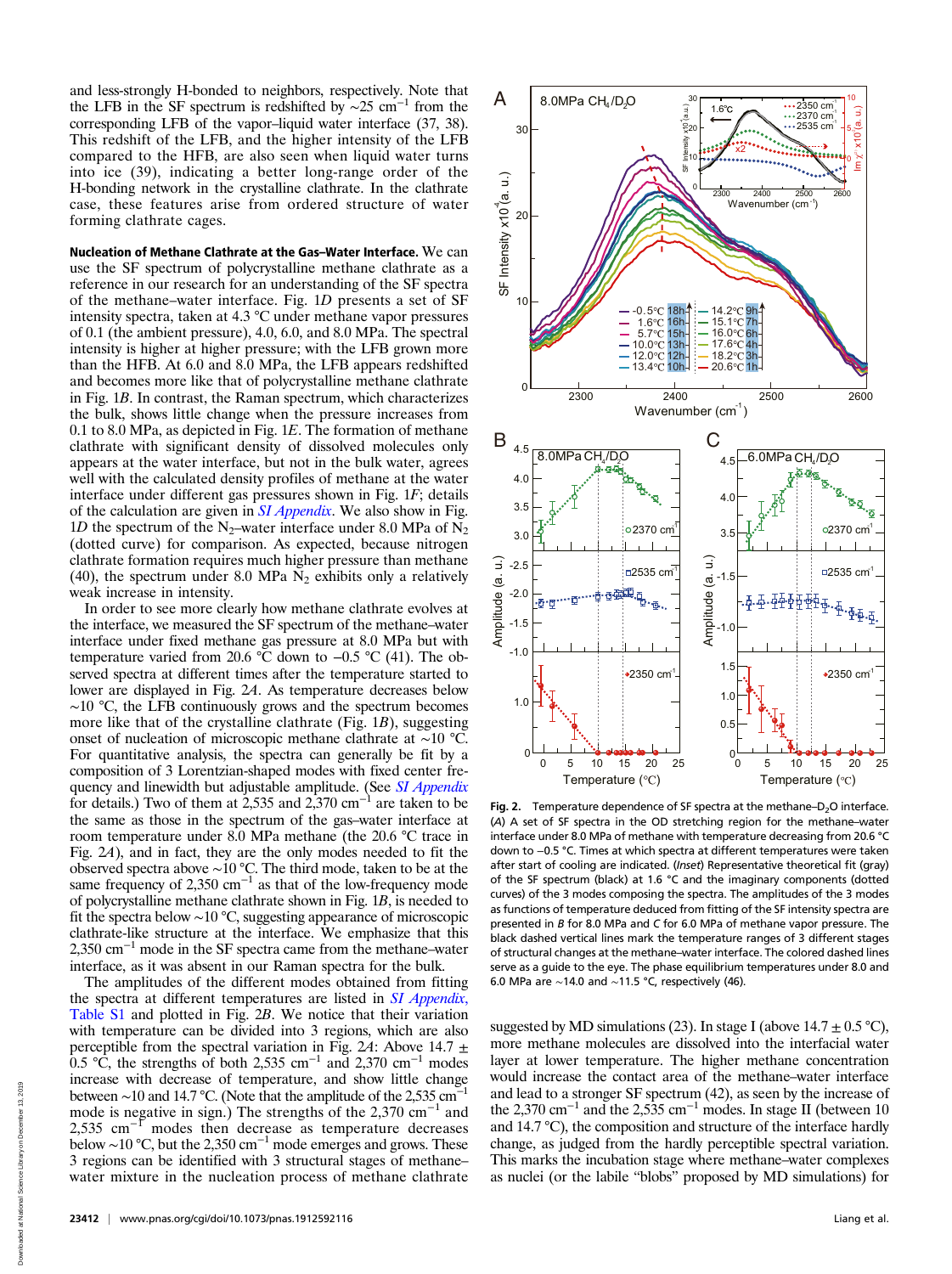growth of methane clathrate appear in dynamical equilibrium with surrounding. Like nuclei in crystal growth, they constitute only a tiny fraction of the interfacial layer, but the fraction increases as temperature is lowered. Their presence is difficult to detect from the change of the bonded-OD stretch spectrum, but can be seen from the emergence of a mode in the dangling-OD stretch region as we shall describe later. In stages III (below ∼10 °C), the appearance of the 2350 cm<sup>-1</sup> mode in Fig. 2B that causes the redshift of the LFB in Fig. 2A suggests that some of the nuclei must have reached the critical size and are now able to grow into methane clathrate. The growth is stronger at lower temperature as evidenced by the increasing amplitude of the clathrate mode at 2,350 cm−<sup>1</sup> with decreasing temperature in Fig. 2B. This growth of clathrate is at the expense of nonparticipating interfacial water molecules, and accordingly, the amplitudes of the 2,370 cm−<sup>1</sup> mode and the 2,535 cm−<sup>1</sup> mode drop in correlation with the growth of the clathrate mode.

A similar methane clathrate evolution process, described in Fig. 2C, was observed with the methane pressure kept at 6.0 MPa (the measured SF spectra are presented in [SI Appendix](https://www.pnas.org/lookup/suppl/doi:10.1073/pnas.1912592116/-/DCSupplemental), Fig. S2). As expected, stage II starts at a lower temperature around 12.5  $\degree$ C, signifying that under lower pressure, the methane–water complexes emerge at lower temperature. However, the starting temperature of stage III appears to be very close to the corresponding one at 8.0 MPa. This is likely to be associated with an intrinsic property of water. We noticed that the temperature of maximum density (TMD,  $T_{MD}$ ) for D<sub>2</sub>O is at 11.6 °C, and suspected that the expansion and increasing order of the H-bonding network of water below  $T_{\text{MD}}$  may promote the growth of methane– water complex into methane clathrate. The idea was supported by the observation that for the methane– $H_2O$  interface, stage III started also around  $T_{\text{MD}}$  (= 3.98 °C) of H<sub>2</sub>O (*[SI Appendix](https://www.pnas.org/lookup/suppl/doi:10.1073/pnas.1912592116/-/DCSupplemental)*, Fig. S3).

Observation of a Dangling-OD Mode for Methane–Water Complexes. We also took the SF spectra in the dangling-OD stretching region of the methane–water interface at different temperatures in a time sequence under 8.0 MPa methane vapor pressure. They are displayed in Fig. 3A. At temperature above 15.5 and 23 °C (in stage I), the spectrum shows the usual dangling-OD peak at 2,720 cm<sup>-1</sup>, but at 12.0 and 5.7 °C (in stages II and III, respectively), the strength of the dangling-OD mode is lower, and a mode at  $\sim$ 2,660 cm<sup>-1</sup> emerges. According to MD simulations, the smaller  $5^{12}$  water cages would appear during the early stages of nucleation, followed by emergence of the  $5^{12}6^2$  cages (6). We conducted a densityfunctional theory (DFT) calculation on an individual  $5^{12}$  cage

with a methane molecule embedded (sketched in the inset of Fig. 3B) to find its IR and Raman vibrational spectra in the OD stretching region ([SI Appendix](https://www.pnas.org/lookup/suppl/doi:10.1073/pnas.1912592116/-/DCSupplemental), Fig. S5), of which the part near the dangling-OD mode is depicted in Fig. 3B. It is seen that an antisymmetry O-D stretching mode appears at ~2,660 cm<sup>-1</sup>, close to the frequency of our experimentally observed mode. (See detailed description of the calculation in *[SI Appendix](https://www.pnas.org/lookup/suppl/doi:10.1073/pnas.1912592116/-/DCSupplemental)*.) While the agreement may be fortuitous, the appearance of this mode seems to signify the emergence of the cage-like methane–water structure at the interface as nucleus of clathrate growth. We did a similar calculation on the  $5^{12}6^2$  cage, but unfortunately, its stretching vibrational modes overlap with the broad OH stretching band of liquid water and are difficult to resolve. As signature of the nucleus, the 2,660 cm−<sup>1</sup> mode was expected to have an incubation time to emerge. We monitored, at given temperature, the growth of the mode in time. Indeed, as presented in Fig. 3C, the result shows that the incubation time for the mode is much longer at higher temperature. At 4.7 °C in stage III, the mode appears almost right away and saturated in amplitude (with respect to the measurement time). At 10 °C near the boundary between stages II and III, it takes about 4 h to emerge and reach a lower saturation. At 14.5 °C near the boundary between stages I and II, it takes 12 h to show up and 13 h to reach a low saturation. This observation provides a timescale on how long it takes for the formation (and disintegration) of the cage-like methane–water complex to reach dynamical equilibrium. To correlate further the mode with clathrate formation, we first grew the solid methane clathrate at 5.7 °C by gently stirring the methane–water system, and then melting it and bringing it to 14.5 °C. The mode at ∼2,660 cm−<sup>1</sup> persisted in the heating process, and appeared almost as strong as that at 5.7 °C before the solid clathrate was grown, as shown in Fig. 3D. This observation indicates that upon dissociation of methane clathrate, nuclei with cage-like structure remain stable in the melt; they are ready to help recrystallization of clathrate, and could explain the so-called memory effect described earlier.

Structural Hysteresis at the Methane–Water Interface during Cooling– Heating Cycle. As the reversed process of cooling, heating would first disintegrate the crystalline methane clathrate into methane– water complexes and water and then reduce the methane concentration in the interfacial water layer (stage III to I). This was also observed by SFVS. Amplitude variations of the 2 lowfrequency modes at 2,350 cm<sup>-1</sup> and 2,370 cm<sup>-1</sup> (representing clathrate structure and water structure, respectively) are plotted in Fig.  $4A$  and B with increasing temperature for the methane–water



Fig. 3. OH stretching mode of  $5^{12}$  (12 pentagons) water cages with embedded methane. (A) SF spectra in the dangling-OD stretching region for the methane–water interface at different temperatures. A vibrational mode centered at ~2,660 cm<sup>-1</sup> can be identified in the spectra for 12.0 and 5.7 °C. Times when the spectra were taken after start of cooling are indicated. (B) Calculated IR and Raman spectra in the 2,620 to 2,700 cm<sup>-1</sup> range for a 5<sup>12</sup> methaneembedded water cage with molecular structure shown (Inset). (C) Evolution of the 2,660 cm<sup>-1</sup> mode in time under different temperatures. (D) SF spectra of the methane–water interface on cooling to 5.7 °C (black curve) and on heating to 14.5 °C after melting of solid methane clathrate (red curve).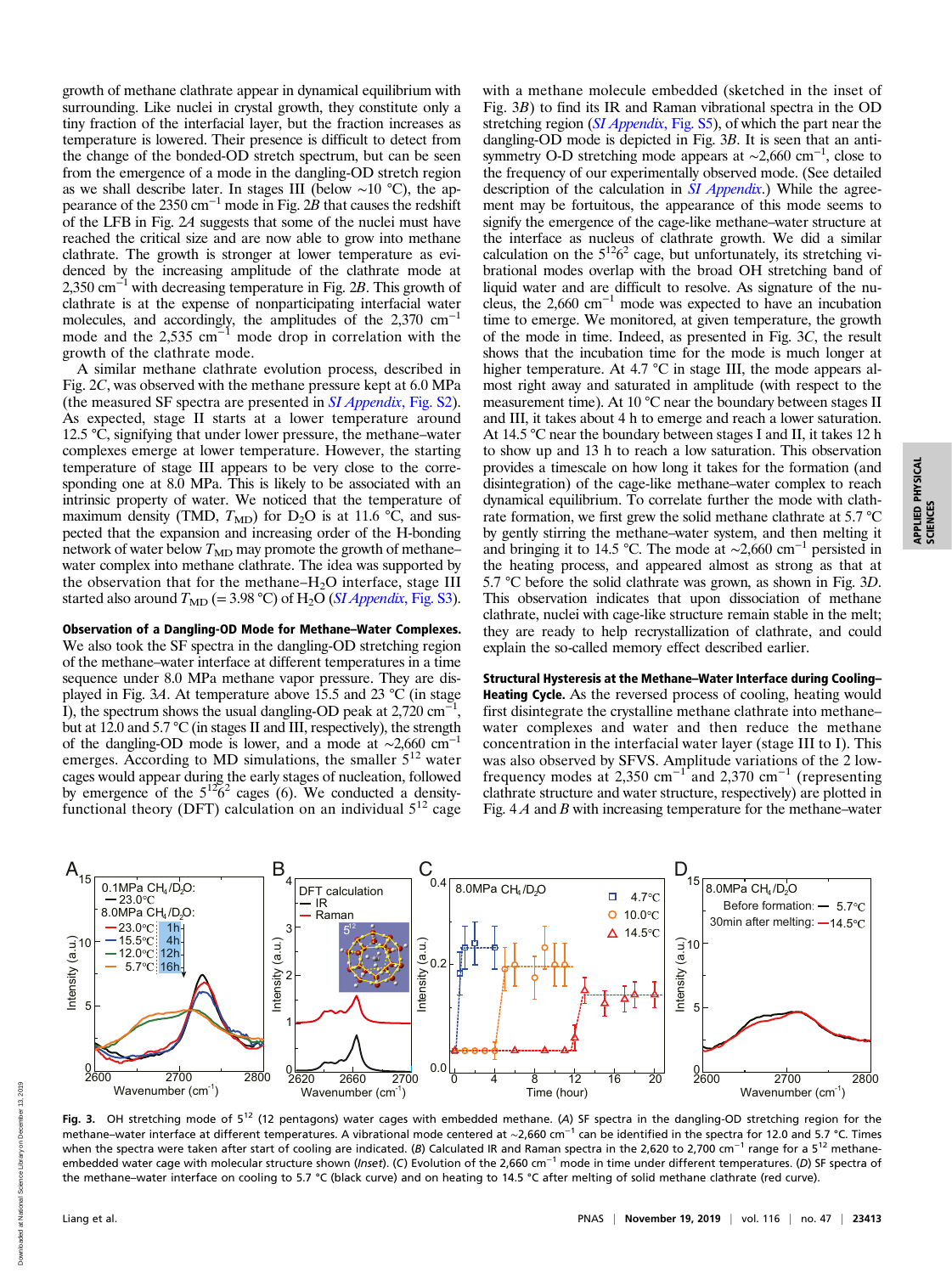interface under 8.0 MPa, together with those from the cooling process. The plots exhibit a hysteresis behavior. As temperature increases from 0 °C, the amplitudes of the 2 modes remain unchanged within experimental uncertainty, signifying little dissembling of methane clathrate, until ∼10 °C. The 2,350 cm−<sup>1</sup> clathrate mode then decreases and the 2,370 cm−<sup>1</sup> mode increases with increase of temperature, indicating disintegration of clathrates. The clathrate mode completely disappears at ∼14 °C when all clathrates are disintegrated, and the SF spectrum now resembles that of the system in stage II reached upon cooling, and it persists until 22 °C. Above 22 °C, the spectrum shows that the system is in stage I with methane molecular concentration in the interfacial water layer decreasing with increasing temperature. The hysteresis behavior of cooling and heating is similar to that of bulk methane clathrate (2, 14). We note that irrespective of whether the system is first cooled down to  $0^{\circ}$ C (in stage III) or 12  $^{\circ}$ C (in stage II), the



Fig. 4. Formation/disintegration of methane clathrate showing structural hysteresis during cooling–heating cycles. Amplitude of (A) the 2,350 cm<sup>-1</sup> mode and (B) the 2,370 cm<sup>-1</sup> mode versus temperature of the methane–water interface that was first cooled (blue color) down to 0 °C and then heated up to 31 °C (red color), all under fixed methane vapor pressure of 8.0 MPa. (C) Same as B, but with temperature first cooled down to 12 °C. Formation of methane

clathrate appears to go through the successive stages of molecular arrangement, I to III, sketched in D-F. The phase equilibrium temperature under spectral variation with increasing temperature from stage II into stage I is nearly the same. This is seen by comparing Fig. 4 B and C. Apparently, once the cage-like nuclei are formed in water by cooling, they can exist in heating to an appreciably higher temperature. This again is a manifestation of the so-called memory effect (14, 22, 29, 30, 43), that is, solid clathrate is more readily formed in methane–water solution prepared by melting of solid clathrate. The nuclei that do not exist in freshly prepared solution at a given temperature may be present in melted solution at the same temperature.

### Summary

We have used surface-specific SFVS to study nucleation and dissociation of methane clathrate. We confirmed that with water under high-pressure methane vapor, nucleation and growth of methane clathrate starts at the methane–water interface. We found, from spectral variation of the interface in the OH/OD stretching range with temperature, that similar to crystal growth, the methane–water interfacial structure undergoes 3 stages of changes. We must first have sufficient amount of methane molecules dissolved in water. This can happen under high methane vapor pressure in the MPa range; the higher the pressure, the more is the solvated methane concentration. Then, with sufficient methane concentration in water, methane clathrate can grow under sufficiently low temperature. In the first stage with a fixed high-vapor pressure, the solvated methane concentration increases with decrease of temperature. In the second stage, a cage-like structure of water with an embedded methane molecule seems to appear in dynamical equilibrium with water and serve as nuclei or seeds for later possible growth of methane clathrate, while the host water structure remains nearly unchanged. In the third stage, some of the nuclei in the interfacial layer reach the critical size and grow into methane clathrate. Fig.  $4 D-F$  are sketches describing the molecular arrangement of the 3 stages, respectively. Previous MD simulations (23, 24) suggested that methane clathrate would first appear in an amorphous phase, and then transform into a crystalline phase. With nuclei already reaching critical size in stage III, slight external perturbation of the methane–water mixture can drastically speed up the growth of macroscopic methane clathrate. We observed that with the methane–water interfacial system in stage III, weak stirring of the water led to rapid growth of solid methane clathrate into the bulk.

The nucleation and growth process of other clathrates of small water-insoluble molecules should be similar to what we have described here for methane clathrate although dependence on vapor pressure and temperature may vary. In all cases, nucleation tends to start at gas–water interfaces. First, a critical density of gas molecules must be dissolved into the interfacial water layer under pressure. Second, molecule–water complex must be formed to serve as embryo for further growth into clathrates. Third, conditions must exist for these embryos to grow and reach a critical size for the system to grow into macroscopic clathrates. We have demonstrated in this work that SFVS is a viable tool to monitor such a nucleation process of clathrates at the gas–water interface. The information obtained from our measurements can shed light on the various mechanisms that may promote or inhibit formation of clathrates, which are relevant to some most important energy and environmental issues.

The existence of cage-like methane–water complexes as embryos in stage II is obviously most interesting. More work is yet to be carried out to learn how growth and final stabilization of such complexes, as featured by the additional vibrational mode next to the dangling OH/OD mode of water, depend on temperature and time, especially near the boundaries of stages I and II and stages II and III. How it correlates with the characteristic OH/OD stretching mode for methane clathrate is also to be investigated. A careful study of the latter on how long it takes to reach equilibrium at different temperatures should also be in order.

8.0 MPa is ∼14.0 °C (46).